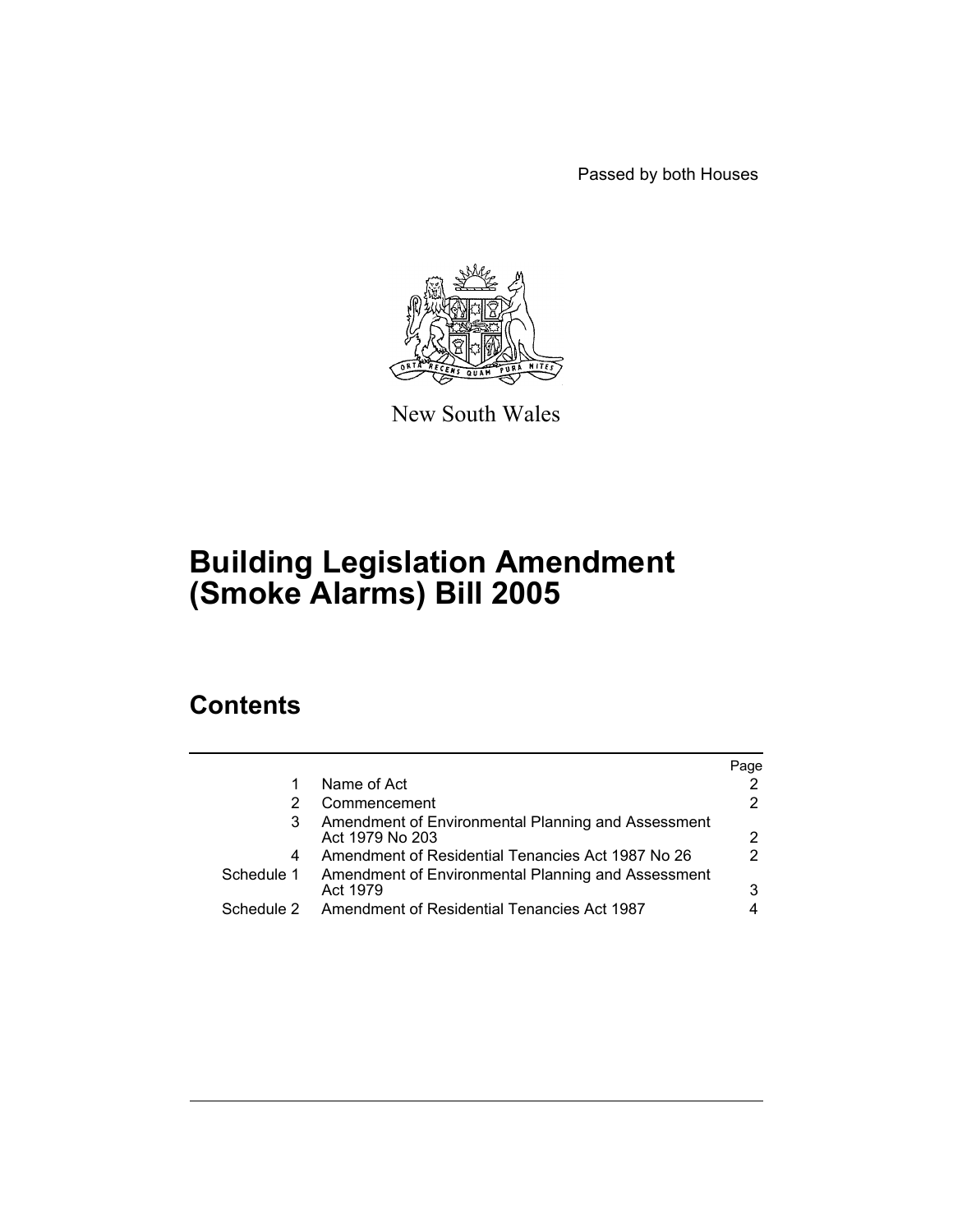*I certify that this PUBLIC BILL, which originated in the LEGISLATIVE ASSEMBLY, has finally passed the LEGISLATIVE COUNCIL and the LEGISLATIVE ASSEMBLY of NEW SOUTH WALES.*

> *Clerk of the Legislative Assembly. Legislative Assembly, Sydney, , 2005*



New South Wales

# **Building Legislation Amendment (Smoke Alarms) Bill 2005**

Act No , 2005

An Act to amend the *Environmental Planning and Assessment Act 1979* and the *Residential Tenancies Act 1987* to provide for the installation of smoke alarms; and for other purposes.

*I have examined this Bill, and find it to correspond in all respects with the Bill as finally passed by both Houses.*

*Chairman of Committees of the Legislative Assembly.*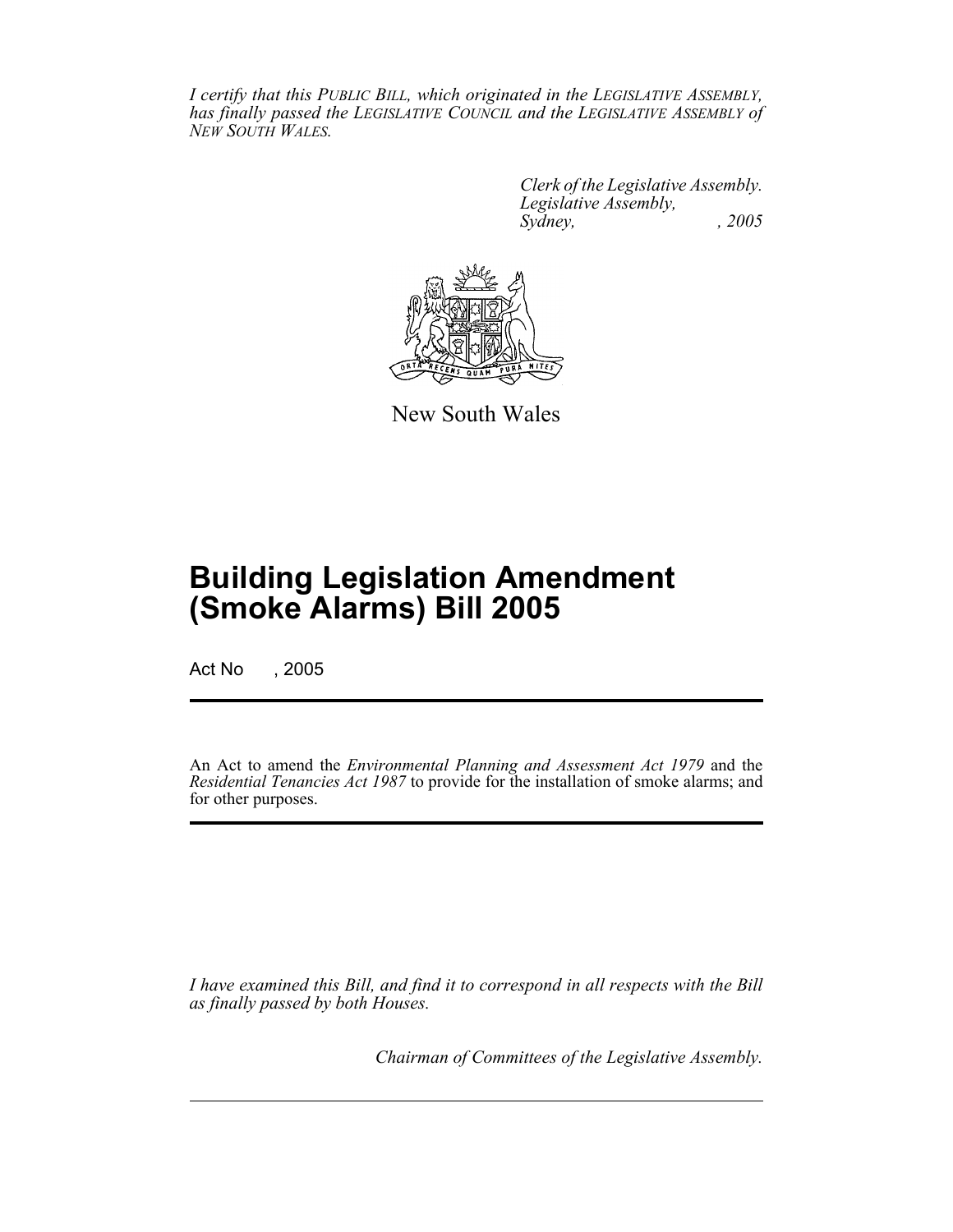#### **The Legislature of New South Wales enacts:**

#### **1 Name of Act**

This Act is the *Building Legislation Amendment (Smoke Alarms) Act 2005*.

#### **2 Commencement**

This Act commences on 1 May 2006.

#### **3 Amendment of Environmental Planning and Assessment Act 1979 No 203**

The *Environmental Planning and Assessment Act 1979* is amended as set out in Schedule 1.

### **4 Amendment of Residential Tenancies Act 1987 No 26**

The *Residential Tenancies Act 1987* is amended as set out in Schedule 2.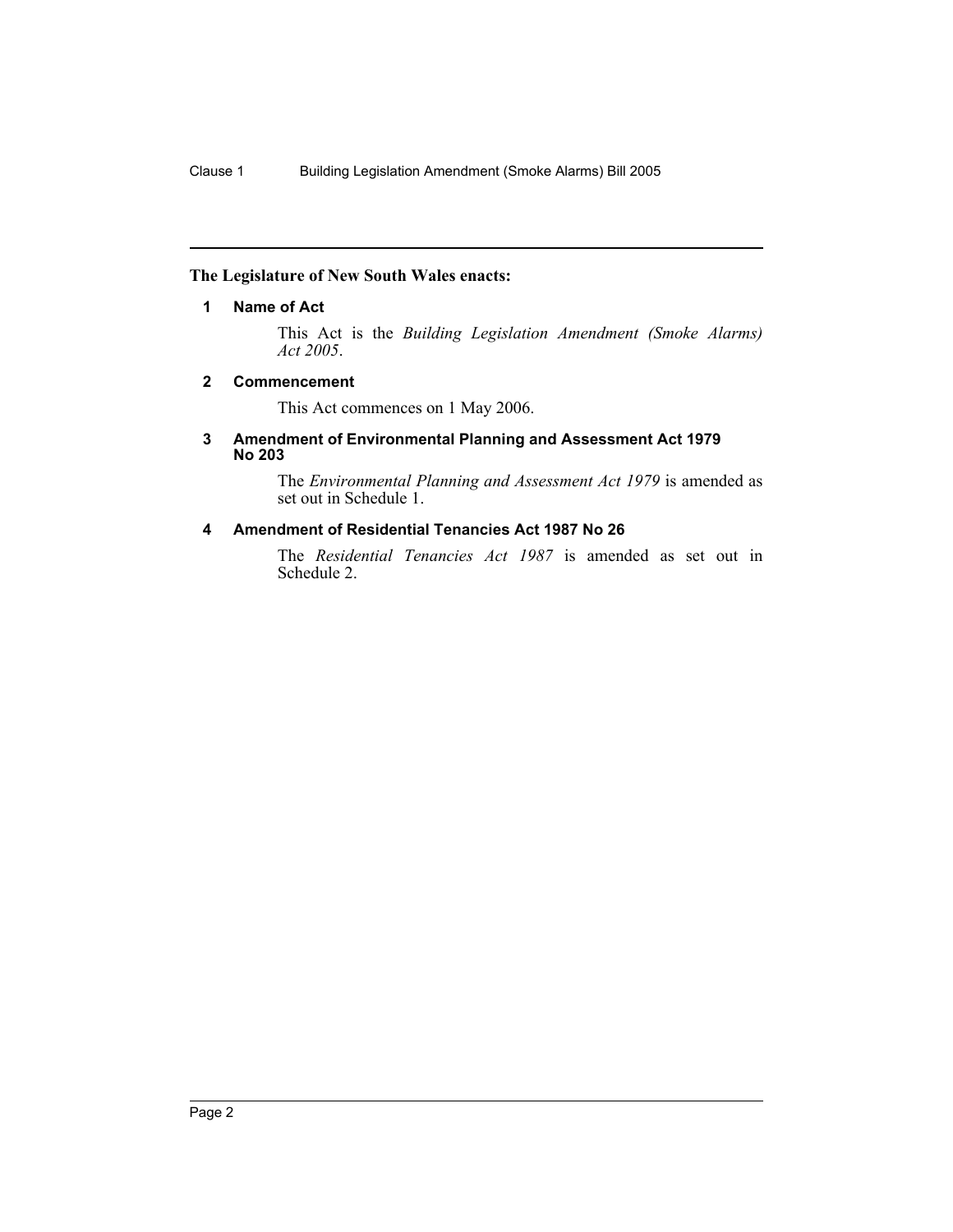Building Legislation Amendment (Smoke Alarms) Bill 2005

Amendment of Environmental Planning and Assessment Act 1979 Schedule 1

## **Schedule 1 Amendment of Environmental Planning and Assessment Act 1979**

(Section 3)

#### **Section 146A**

Insert after section 146:

#### **146A Smoke alarms in buildings providing sleeping accommodation**

- (1) The regulations may make provision for or with respect to:
	- (a) the installation of one or more smoke alarms in buildings in which persons sleep, and
	- (b) the maintenance of smoke alarms installed in such buildings, and
	- (c) prohibiting persons from removing or interfering with the operation of smoke alarms installed in such buildings.
- (2) Regulations made under this section may (without limitation) do any one or more of the following:
	- (a) specify the types of buildings in which smoke alarms are to be installed,
	- (b) specify the types of smoke alarms to be installed,
	- (c) specify where a smoke alarm is to be located,
	- (d) specify the maintenance that may be required in relation to a smoke alarm that has been installed,
	- (e) specify circumstances in which development consent under Part 4 is not required in relation to the installation of a smoke alarm,
	- (f) specify circumstances in which the consent of an owners corporation (within the meaning of the *Strata Schemes Management Act 1996*) is not required in relation to the installation of a smoke alarm.
- (3) A person must not contravene a provision of a regulation made under this section.

Maximum penalty: 5 penalty units.

(4) In this section:

*building* includes a manufactured home, a moveable dwelling or associated structure and includes a building erected before the commencement of this section.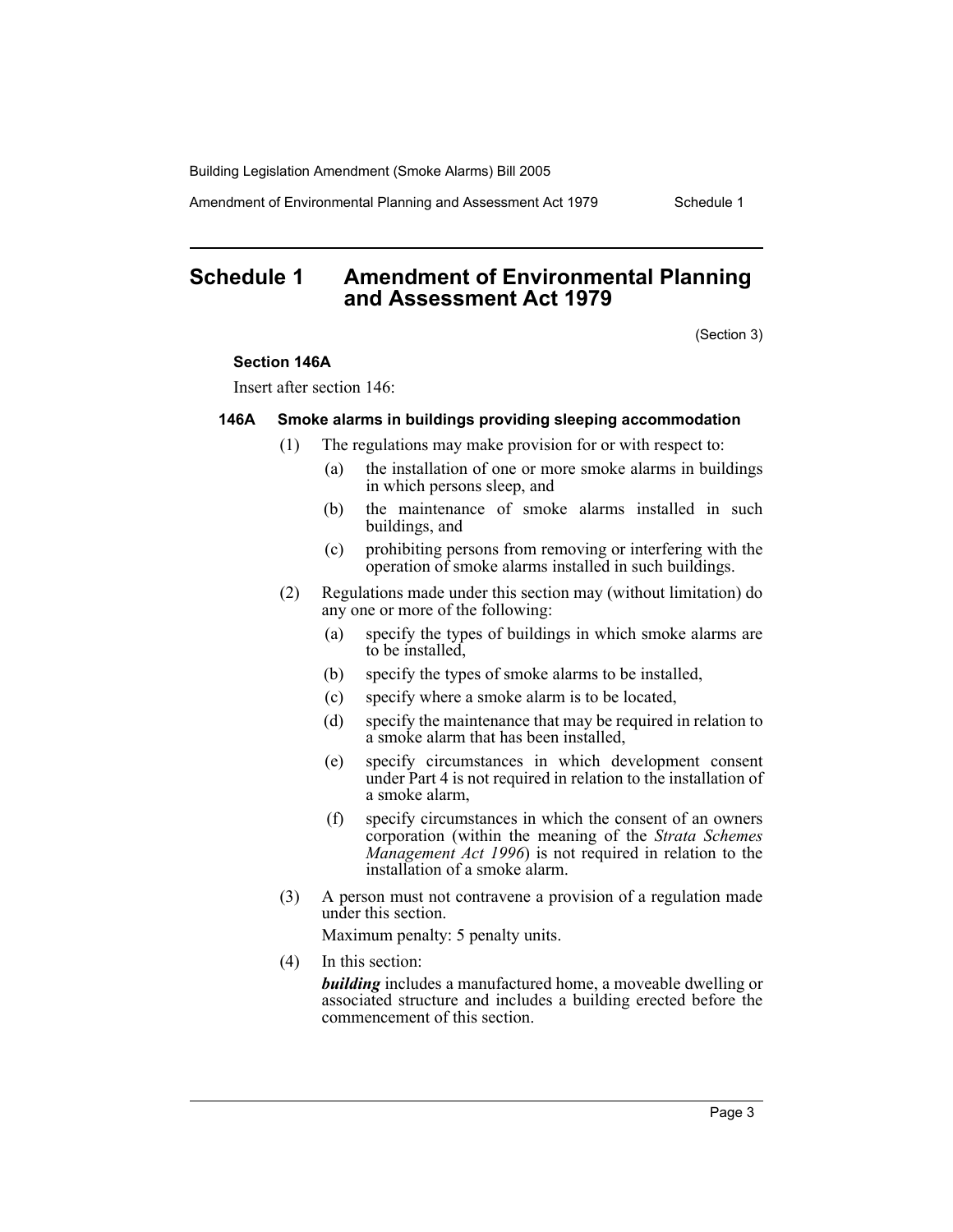Building Legislation Amendment (Smoke Alarms) Bill 2005

Schedule 2 Amendment of Residential Tenancies Act 1987

## **Schedule 2 Amendment of Residential Tenancies Act 1987**

(Section 4)

#### **[1] Section 24 Landlord's access to residential premises**

Insert after section 24 (1) (c):

(c1) to install a smoke alarm in the residential premises in accordance with a requirement under section 146A of the *Environmental Planning and Assessment Act 1979* (or carry out any other obligation under that section) if the tenant has been given not less than 2 days notice on each occasion,

#### **[2] Section 24 (2)**

Insert ",  $(c1)$ " after "subsection  $(1)$   $(b)$ ,  $(c)$ ".

#### **[3] Section 29A**

Insert after section 29:

#### **29A Smoke alarms**

It is a term of every residential tenancy agreement that:

- (a) the landlord is to ensure that smoke alarms are installed in accordance with section 146A of the *Environmental Planning and Assessment Act 1979* if that section requires them to be installed in the residential premises, and
- (b) neither the landlord nor the tenant may, except with reasonable excuse, remove or interfere with the operation of a smoke alarm installed in the residential premises.

#### **[4] Schedule 4 Savings, transitional and other provisions**

Insert at the end of clause 1 (1):

*Building Legislation Amendment (Smoke Alarms) Act 2005*